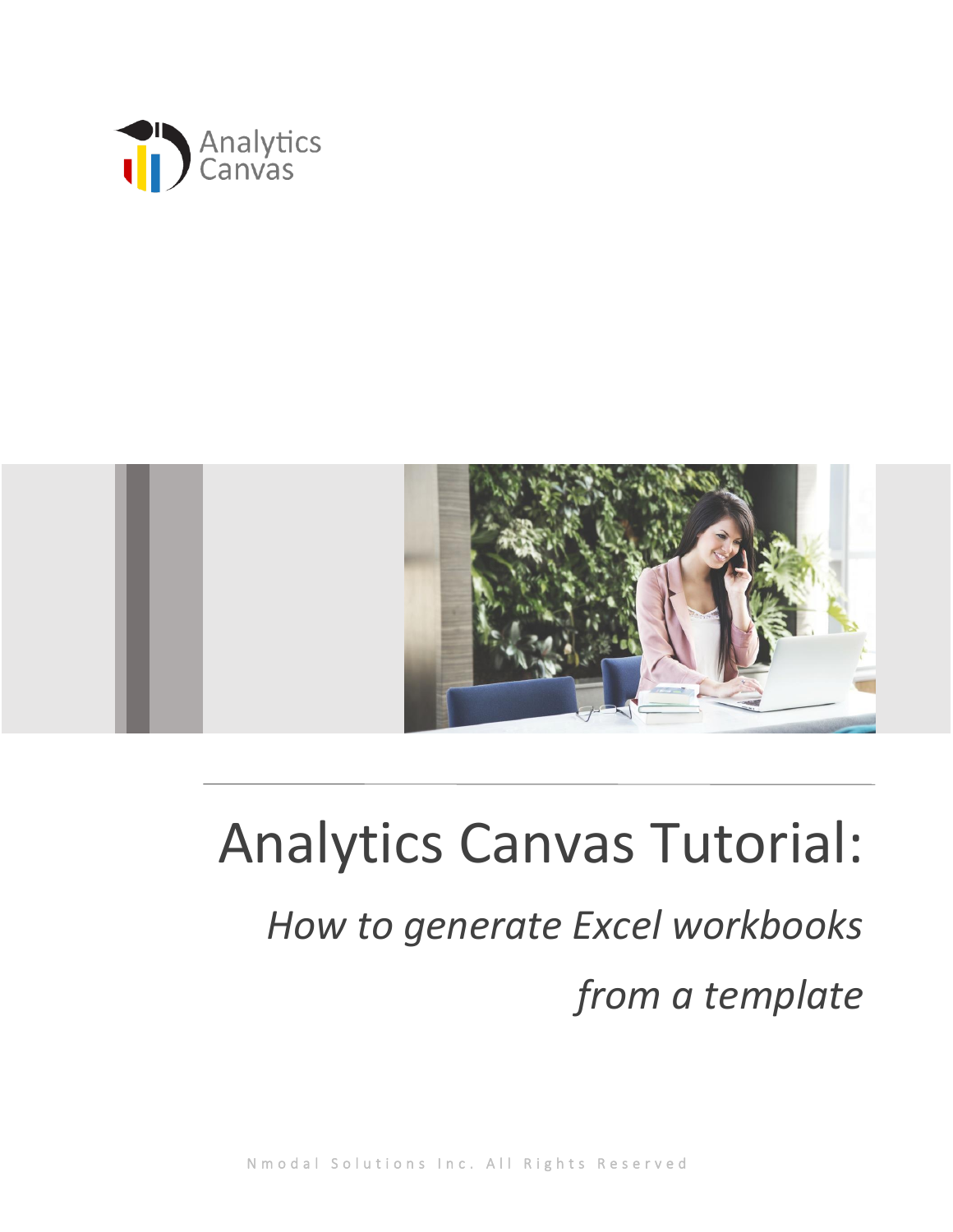

## **Overview**

Welcome to Analytics Canvas's tutorial. This is one of a number of detailed tutorials in which we explain how each feature within Analytics Canvas works, with additional context to help you understand it better, and to use it to best suit your own needs.

## **Generating Excel workbooks from a template**

To generate an Excel workbook from a template (an existing workbook), place the Excel Workbook Export Block on the Canvas and connect it to input data, then press on the "New Workbook" button. Select the "Start with a template" option and click the "Select file" button. Navigate to your template and click the "Open" button. Next, under "Excel Workbook to be created", provide the destination folder and name of the file that will be generated from the template (it should be different from the template's file name to prevent overwriting). Click "OK" to confirm.

Press the "Pick" button and select where you would like to place the data in your template.

Press the "Run with outputs" button to generate a new Excel file from the template.

*Analytics Canvas* will generate the Excel workbook.